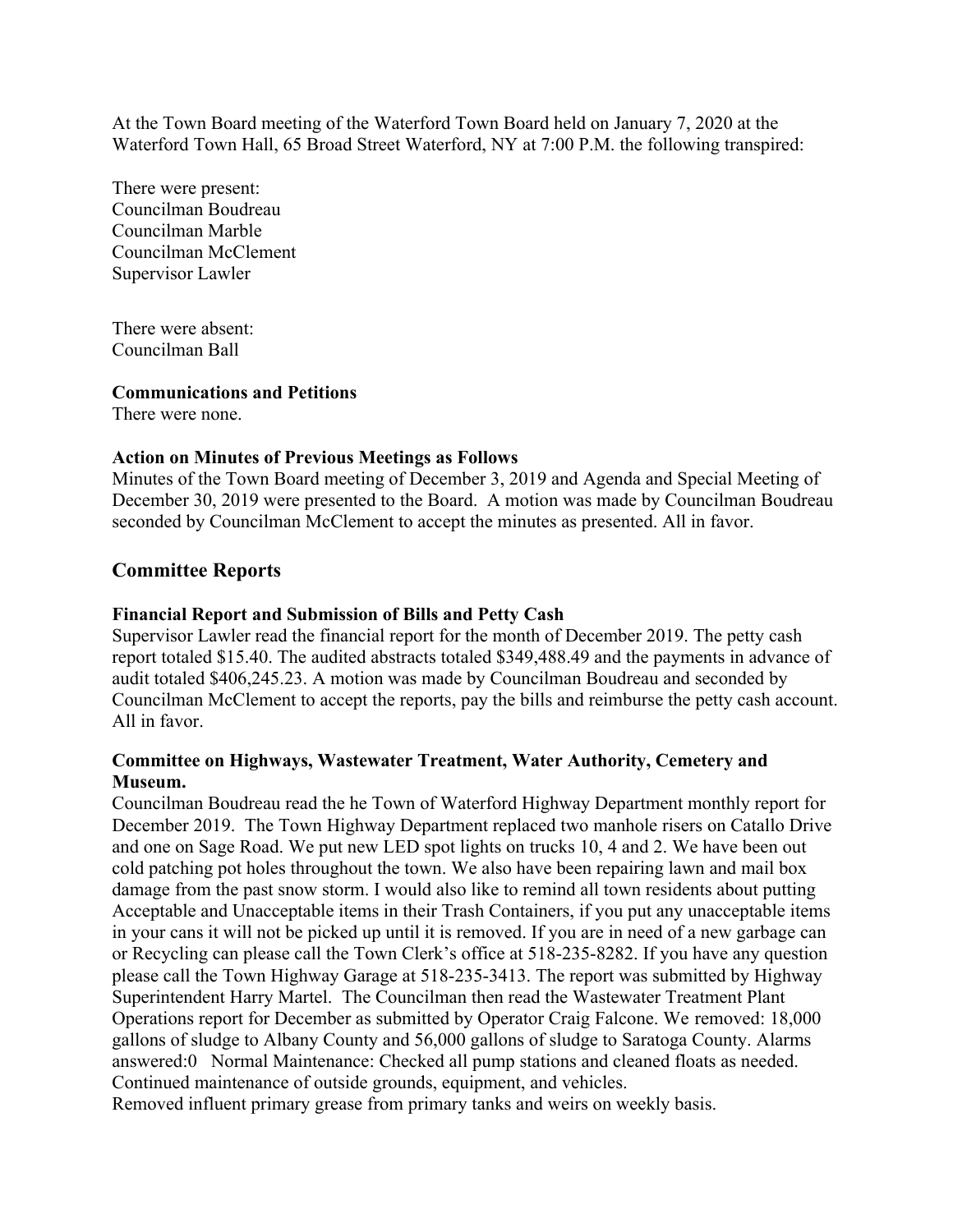Started the new laboratory testing required by our new discharge permit. Installed a new temporary sump pump in the grit building.

Added packing to #2 sludge transfer pump. Met with our wastewater engineer to discuss year end reports and the James Drive pump station replacement. Councilman Boudreau then went on to read the Waterford Water Commissioners Report for the month. The water works delivered 24,230,000 gallons of water. There was a total of 78 service calls and 39 utility locates. Staff installed new AMR water meters, calibrated & maintained equipment, completed weekly safety meetings, monthly water testing and completed meter reading. Please be advised that during the winter months any support that can be provided by the community to help clear hydrants for emergency use would be appreciated. The Commissioners wish to thank all of the public that assisted with removal during the heavy storm at the end of November. The Councilman the read about upcoming Museum events: Wine & Cheese-Friday, January 10, 7pm -10pm- \$10 a person. A last chance to visit the 2019 exhibit, "A Place for Nature in Victorian Waterford" while enjoying a variety of New York wines with a selection of cheeses and other light foods. A beautiful hand-etched wine glass is included. The next Lecture Series will be on January 14<sup>th</sup> from 7pm-8pm at Van Schaick Country Club. It will be on the fascinating history of the Peebles Family, of Peebles Island State Park. Dinner is available for a separate purchase. Admission \$6 nonmember, \$5 museum member. The museum continues to invite volunteers to join.

### **Committee on Public Safety, Emergency Services, and Liaison to Village**

Councilman Marble read the yearly call report from the Waterford Rescue Squad Chief of Operations Tracy Weir. There was a total of 896 calls for 2019. Councilman Marble then went on to read the Total Calls report from the Police Department. There was a total of 376 calls for the month, with 13 arrests and 25 tickets issued. There was an overall total 4,206 calls for 2019.

### **Committee on Veterans, Grants and Funding, Special Projects, Town Hall and Seniors**

Councilman McClement gave an update on the antenna's that have been attached to Town Hall. This project with Verizon Wireless has been going on for two years. These antennas will help to improve service in the general area. There is a lease involved with this equipment and a revenue stream for the Town. This project is in the final stages. Councilman McClement went on to read the senior transportation report. The medical van traveled 450 miles with 15 persons transported for the month. In December, the grocery bus transported 59 seniors to Hannaford and Price Chopper for a total of 94 miles. Please contact the senior center at 518-235-8500 to sign up for these services. The Councilman went on to read the Senior Citizen Activity Report for December as submitted by Director Mike Mahoney. On Tues. December  $10<sup>th</sup>$  the Seniors went on a bus trip to the Capital Lights in the Park in Washington Park in Albany. The Seniors held their annual Christmas Party on December  $15<sup>th</sup>$ , the event was catered by Joe Forget, 43 Seniors had a wonderful afternoon. The Senior Meals Program served 20 meals at the center and delivered 400 meals for the month of December. The center is open Monday thru Friday for activities. The Seniors would like to thank the Town and Village Boards for all of their help through the year and Andy and Ron the bus drivers, the Seniors appreciate all they do to help the seniors.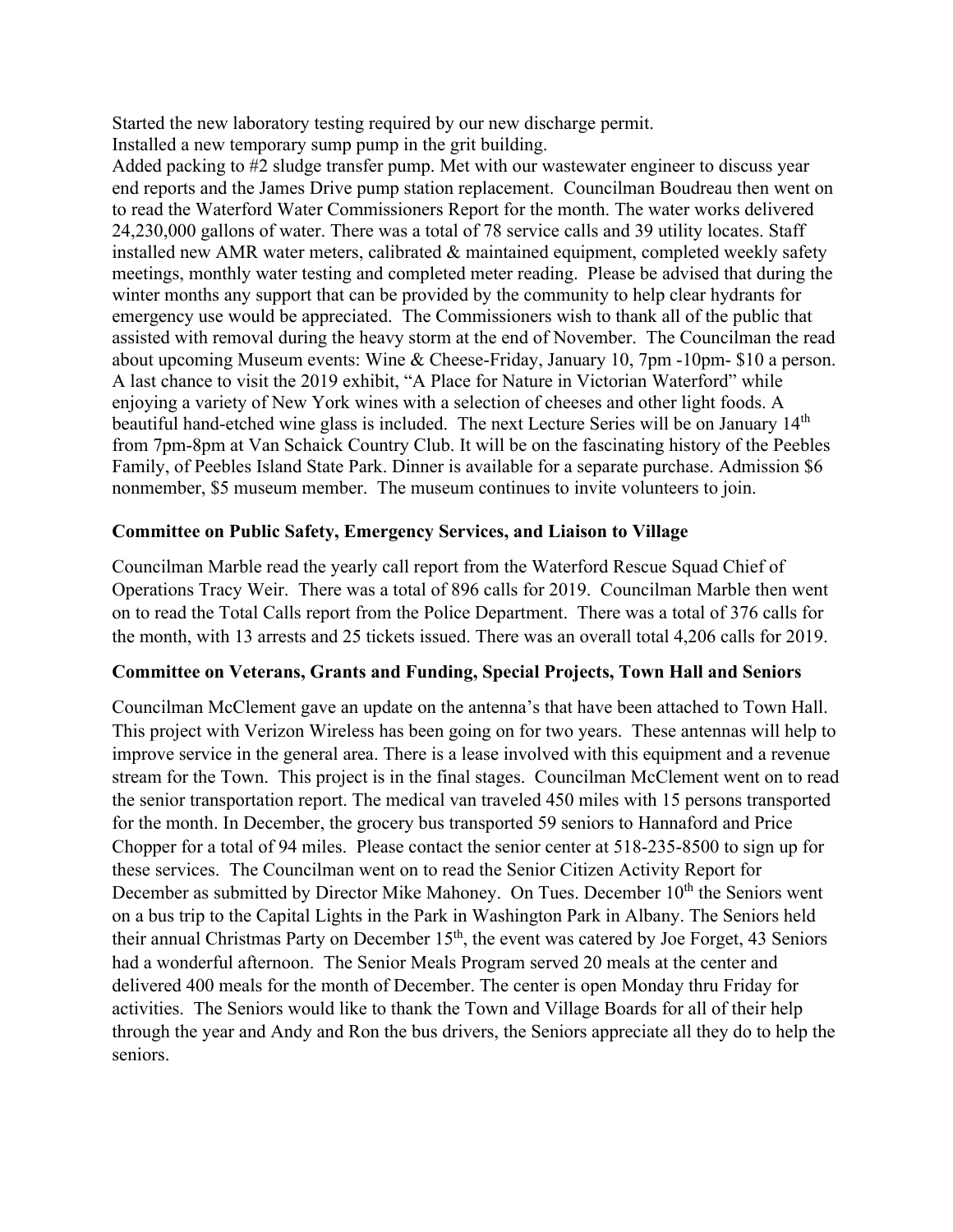Supervisor Lawler thanked Councilman McClement for the two years he spent on the project with Verizon. Councilman McClement worked out the equipment placement; making sure the antennas and design would fit Town Hall. A lot of work went into this contract.

## **Committee on Youth, Playground, Pool, Festivals, Library, WHUFSD, and Visitor Center**

Councilman Marble read updates from the Parks Program, Waterford Library and Waterford Halfmoon School. Regarding the Pools and Parks, nothing to report on except we will accept lifeguard applications for the summer season. Waterford Library: All is well at the Library. Open regular hours. Check the Library Website for any information or call them if you have any questions. The Waterford Halfmoon School: BOE meeting this Thursday, Sports Booster on Jan 13th. A dance company from SPAC is working at the school with the elementary students and will be putting on a dance and music show on Jan 16 and 21<sup>st</sup>. The teachers are involved in the program as well. Jan 20th is the holiday for Martin Luther King Day. The rest of the week is Regents week. All the information for the sports program is on the school website where you can find all the schedules. Councilman Marble then read the Hurst Harbor Center Report as submitted by Jeff Cleary. Planning for the 2020 season is well underway. The following is a list of the festivals scheduled for the Hurst Harbor Center: Canalfest: Saturday and Sunday May 16 and 17, Steamboat Meet: Saturday July 4<sup>th</sup>, Dragon Boat Festival: Saturday August 8<sup>th</sup>  $21<sup>st</sup>$  Annual Tugboat Roundup- Friday, Saturday, and Sunday Sept.  $11<sup>th</sup>$  to  $13<sup>th</sup>$ . Additional events are being planned and will be added to the calendar once they are firmed up. Upgrades to the Hurst Harbor Center and the entire campus will continue in 2020. The Visitor Center/Dock Office is seeking volunteers to assist during the navigation season. This is a great way to serve your community for a few hours a week while meeting people from around the world and enjoying the natural beauty of our harbor and our town, if interested, please contact Jeff Cleary at 518-233-9123.

# **General Orders**

RESOLUTION # 1

RESOLVED, that the Town Board of the Town of Waterford hereby authorizes the Town Supervisor to execute an agreement with UHY LLP in an amount not to exceed \$21,012.50 for audit services to be performed relative to the Town's 2019 financial records.

Offered by Councilman Marble Seconded by Councilman Boudreau

Councilman Boudreau yes Councilman Marble yes Councilman McClement yes Supervisor Lawler yes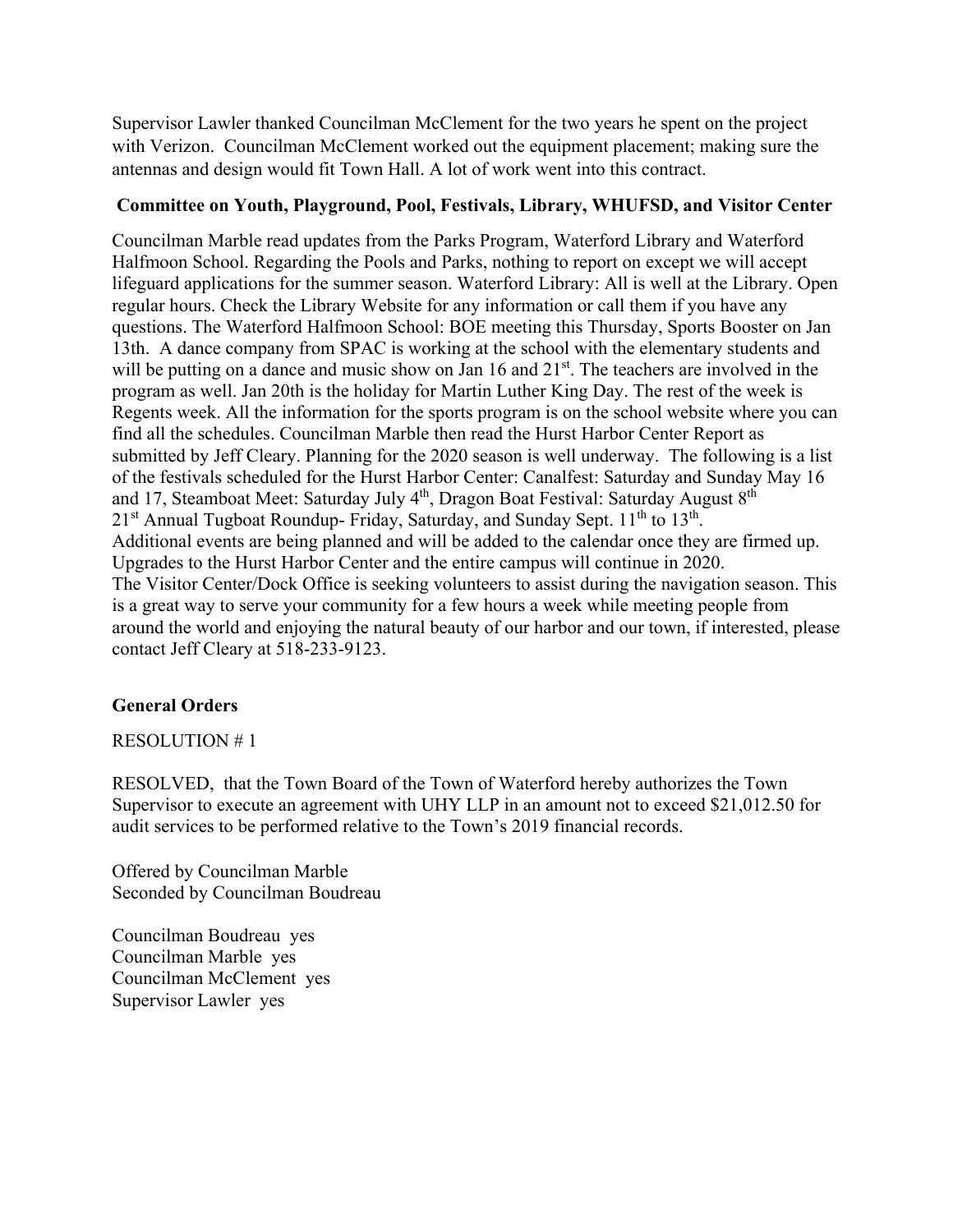#### RESOLUTION # 2

RESOLVED that the Town Board of the Town of Waterford hereby authorizes Glenn Hebert and George Quick to attend the 2020 Northern Adirondack Code Enforcement Officials Conference in Lake Placid, New York from March 2 - March 5, 2020.

Offered by Councilman Boudreau Seconded by Councilman McClement

Councilman Boudreau yes Councilman Marble yes Councilman McClement yes Supervisor Lawler yes

RESOLUTION # 3

RESOLVED, that Laurie Marble be and she is hereby reappointed as Deputy Town Supervisor.

Offered by Councilman McClement Seconded by Councilman Marble

Councilman Boudreau yes Councilman Marble yes Councilman McClement yes Supervisor Lawler yes

#### RESOLUTION # 4

RESOLVED that the following individuals be and they are hereby reappointed to the Capital Resource Corporation Board: John Lawler, Chris Callaghan, Bill Coutu, Dave Ball and Paul McInerney.

Offered by Supervisor Lawler Seconded by Councilman Marble

Councilman Boudreau yes Councilman Marble yes Councilman McClement yes Supervisor Lawler yes

Supervisor Lawler stated that the appointment of Deputy Supervisor is a direct appointment by the Town Supervisor rather than by resolution.